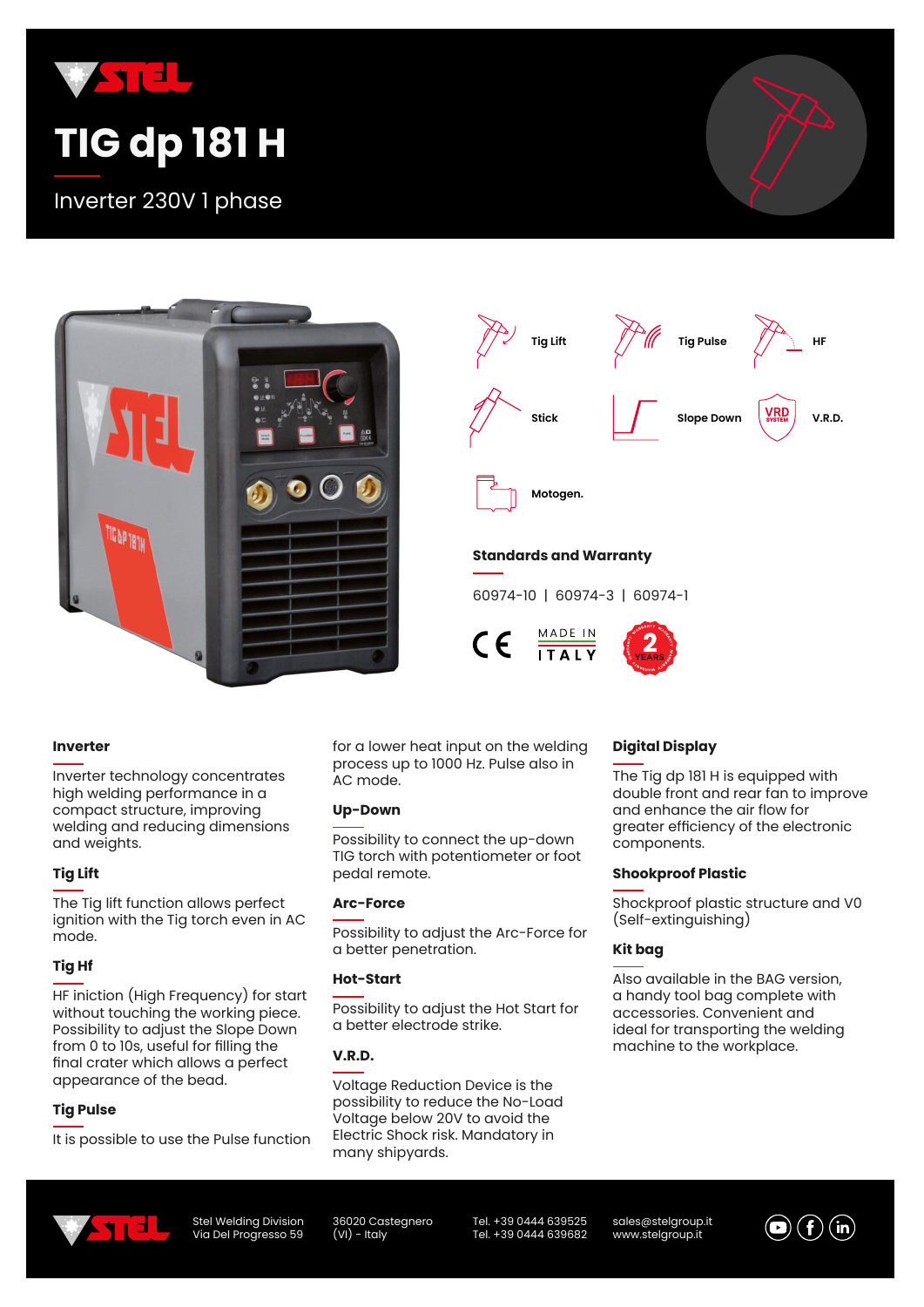## **Technical Data**

| Main Voltage           | 230/240 V    | Work Temperature            | $40^{\circ}$ C    |
|------------------------|--------------|-----------------------------|-------------------|
| Phases                 |              | <b>Currente Range</b>       | 4-180 A           |
| Frequency              | $50/60$ Hz   | Welding Current 30% (25°C)  | 180 A             |
| Real Current (30%)     | 13,5 A       | Welding Current 100% (25°C) | 120A              |
| Real Power (30%)       | 3 KVA        | Welding Current 20% (40°C)  | 180 A             |
| Power Factor           | 0,7          | Welding Current 60% (40°C)  | 115A              |
| Efficiency             | 83%          | Welding Current 100% (40°C) | 105 A             |
| No Load Voltage        | 95 V         | Earth Clamp                 | $25 \text{ mm}^2$ |
| Degree of Protection   | <b>IP 23</b> | Lenght x Width x Height     | 440x160x300       |
| <b>Insuation Class</b> | H            | Weight                      | 11,5 Kg           |
| Safety Approved        | IS           |                             |                   |

*The data were collected at a temperature of 40°C.*

# **Front Pannel Description**

**1.** Welding enabled LED **2.** Tig HF Mode LED **3.** Sub Menù LED **4.** Tig LIFT LED **5.** MMA Mode LED **6.** Button Select mode **7.** Pre Gas LED (0,1 -2 sec) **8.** Base Current LED 1 (10 - 90%) **9.** Led Slope Up (0,1 – 10 sec) **10.** Tig Function Button **11.** Pulse Frequency LED (0,4 – 300 Hz) **12.** Led Slope Down  $(0,1 - 10 \text{ sec})$ **13.** Base Current LED 2 (10 - 90%) **14.** Post Gas LED (0,1 - 10 sec) **15.** Pulse mode button

**16.** Pulse mode LED

#### **17.** Regulation Encoder

- **18.** Pulse Base Current LED (10 90%)
- **19.** Welding Current LED
- **20.** Pulse Duty Cycle LED (10 90%)
- **21.** Digital Display
- **22.** Over temperature LED





Stel Welding Division Via Del Progresso 59 36020 Castegnero (VI) - Italy

Tel. +39 0444 639525 Tel. +39 0444 639682 sales@stelgroup.it www.stelgroup.it